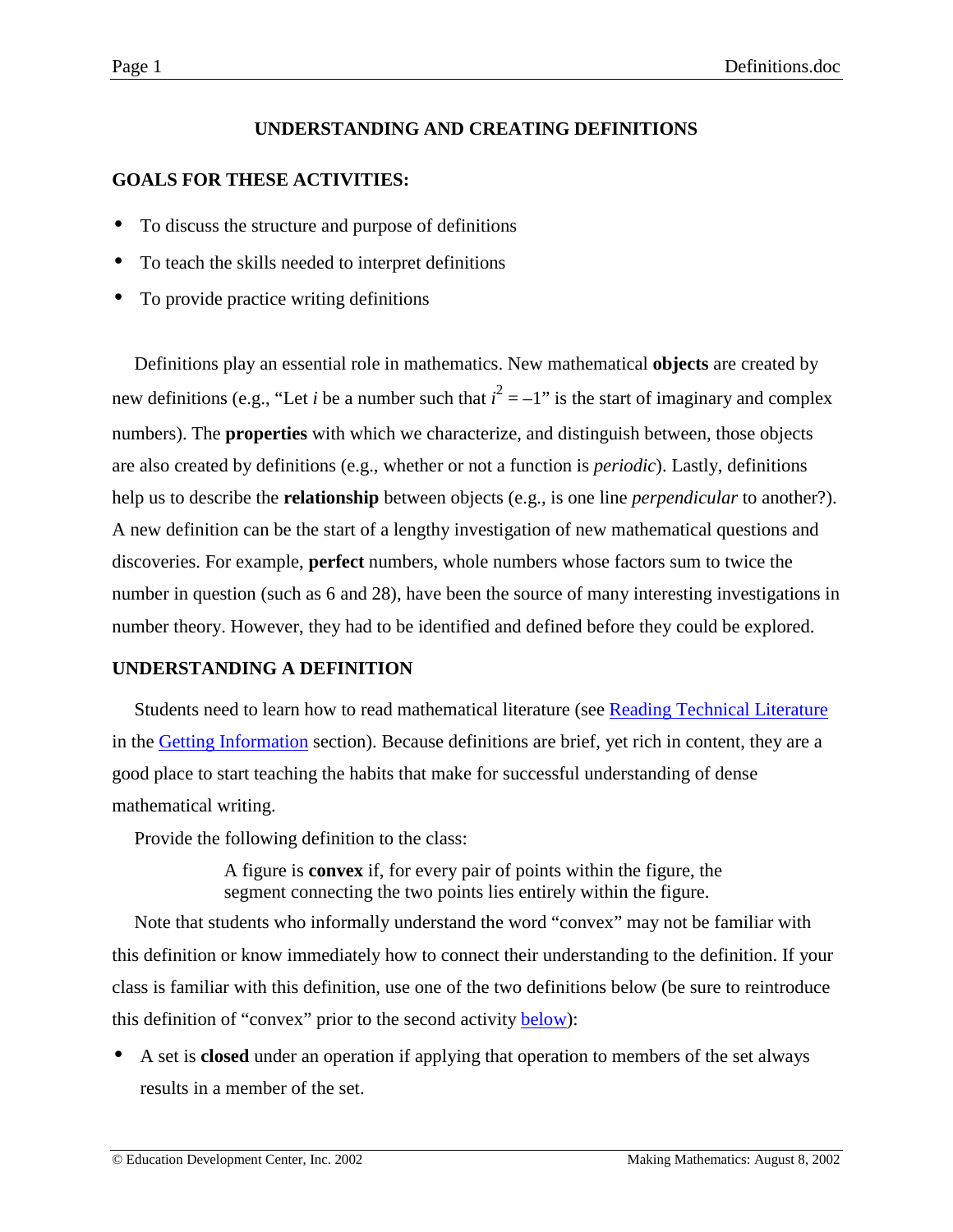• A set is **dense** if between any two distinct members of the set, there exists a third distinct element from the set. (Note that we can only talk of elements being "between" one another if the set is ordered.)

Present the students with the definition you chose, and give them a few minutes to understand it. Let them know that you will ask them for a description of the steps they took in developing their grasp of the idea. If a student just reads the sentence and stops, you can go through the questions from the [Getting Stuck and Unstuck](http://www2.edc.org/makingmath/handbook/teacher/StuckAndUnstuck/StuckAndUnstuck.asp) section: Do you understand the defined word? What would you need to know in order to work toward an understanding? Can you come up with a visual, numeric, or symbolic representation of any part of it?

Ask the class to describe the steps they took in studying the definition. Record their responses and organize them on the board. The following list (or a similar version) should be available to students by the end of the discussion:

- 1. **Read the definition** more than once.
- 2. **Identify what "things" the definition is talking about**. Students may note that the definition of "convex" refers to a shape and pairs of points within it. (You may want to distinguish at some point between sets of boundary points, such as circles, which are not convex, and boundaries plus their interiors, such as discs, which are convex. When we call shapes, such as regular polygons, **convex**, we mean the boundary plus its interior. The traditional definition of "convex" refers more abstractly to sets rather than to shapes.)
- 3. **Generate a test case**. In the definition of "convex", the words "figure" and "points" were really placeholders, so the students need to pick an example of each and then reread the definition substituting their choices. For example: A square is convex if, for every pair of points within the square, the segment connecting the two points lies entirely within the square. For a geometry definition, they should draw a diagram that matches the defined situation. In other situations, they may need to construct an example set, function, sequence, or number that might meet the defined conditions.
- 4. **Determine whether the example fits the definition**. When two specific points are chosen in the square, does their connecting segment lie within the square? This step requires consideration of different possible placement of points, such as on the boundary, close to the center, or at a vertex. It is important to note that the definition requires all cases to work and that there is an infinite number of possible pairs. Clearly, a claim that a figure is convex must be based on a sound reason rather than a few experiments. Repeat this process for several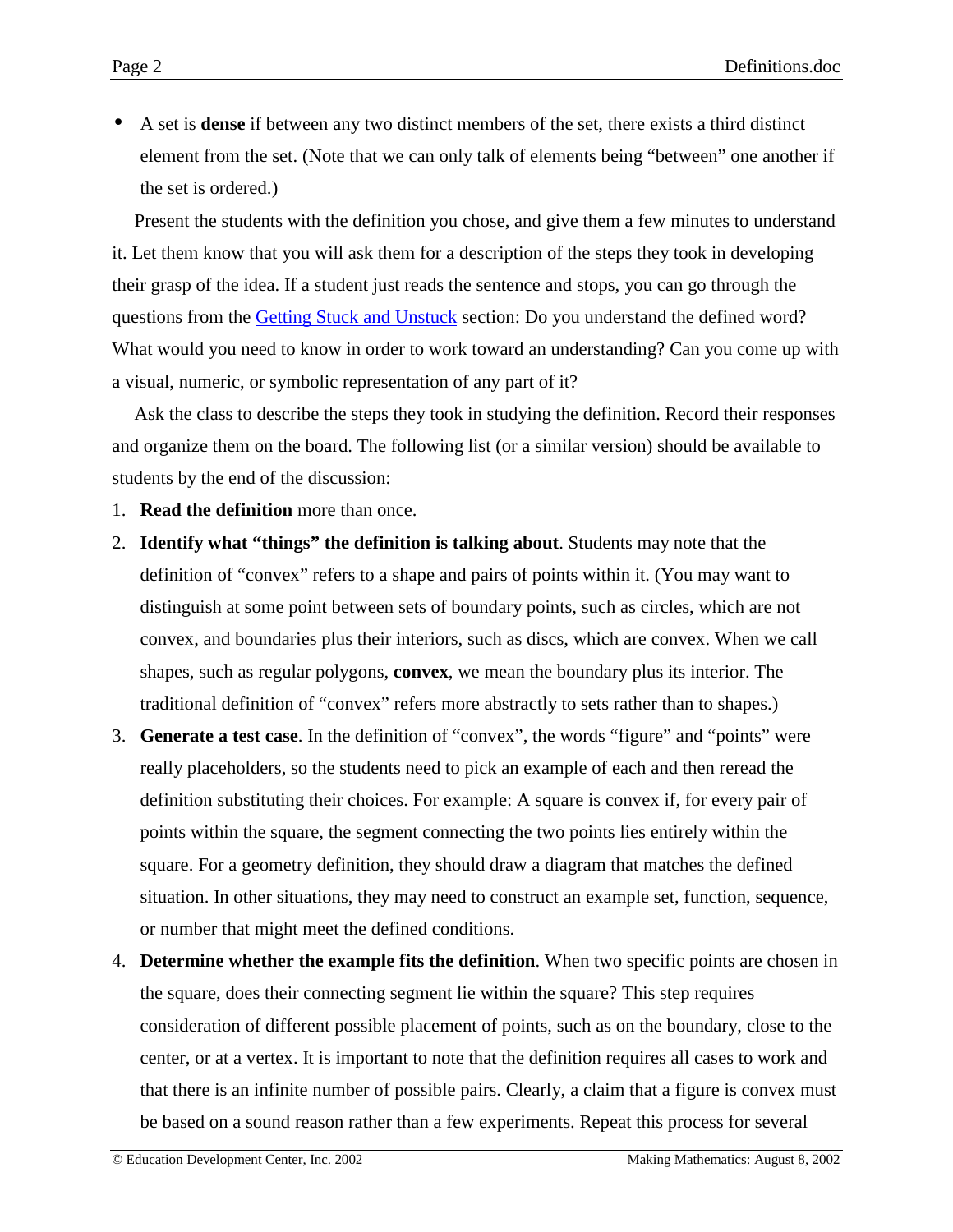<span id="page-2-0"></span>more test cases.

- 5. **Find examples that do not fit the definition**. The identification of non-examples strengthens one's understanding of a definition and highlights the importance of each condition of the definition. Non-examples can be systematically constructed by removing each condition (or key word) of the definition in turn and finding an example that satisfies all of the remaining conditions but not the excluded one. For example, the integers are not dense, but if the condition in the definition of "dense" that the third element also be from the set is dropped, there is always a distinct real number between pairs of integers. When considering whether the reals are closed under division, a single counterexample, such as  $8 \div 0$  suffices to answer the question and emphasizes the role that "always" plays in the definition of "closed."
- 6. **Try to generalize the examples** to create an image of the full concept, and to restate or explain the definition in your own words.

As the above outline demonstrates, reading mathematics is an active process. It should be done with pen and paper available and be punctuated by the reader's attempts to test, apply, and develop her understanding of an idea.

The next activity provides practice in reading, interpreting, and comparing definitions. After the above discussion, your class should have an informal sense that a figure is convex if it has no

dents; for example, is non-convex. Provide the list of possible definitions [below](#page-3-0) and ask which of them would also effectively distinguish convex from non-convex polygons. You may want to have the class study a few of the definitions in pairs and then try a few individually. After students have worked on the Definition A, have them share their test cases with the class. Do the examples lead them to accept A as an alternative definition? Can they justify a claim that the rule must apply for all convex polygons and fail for all non-convex ones? A careful reading and testing of all seven possible definitions should take quite a while, so you might assign what students don't finish in class as homework.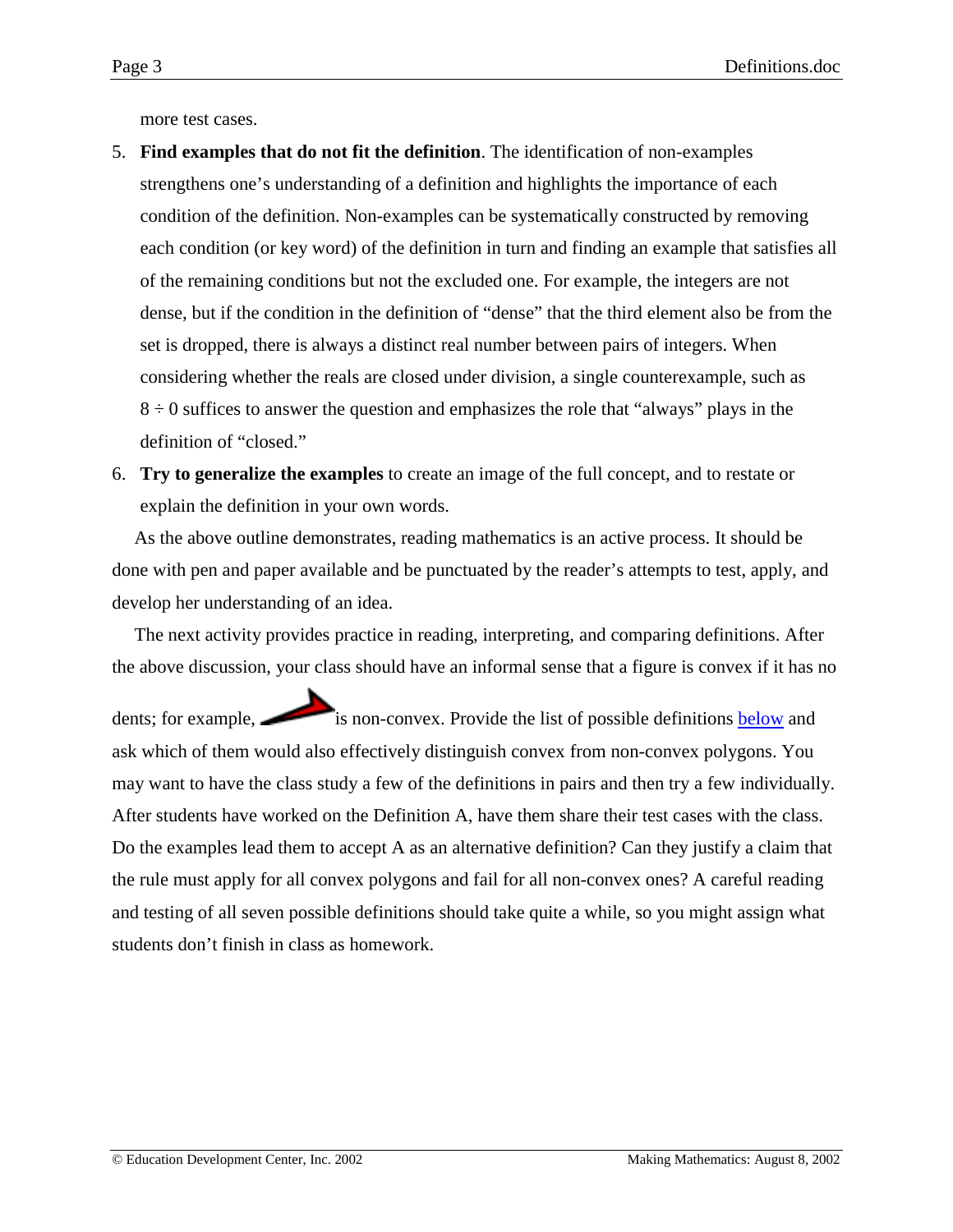# **Possible Definitions for "Convex"**

<span id="page-3-0"></span>A polygon is convex if and only if…

- A. All diagonals lie in the interior of the polygon.
- B. The perimeter is larger than the length of the longest diagonal.
- C. Every diagonal is longer than every side.
- D. The perimeter of the polygon is the shortest path that encloses the entire shape.
- E. The largest interior angle is adjacent to the longest side.
- F. None of the lines that contain the sides of the polygon pass through its interior.
- G. Every interior angle is less than 180°.

If, during the follow-up discussion, students disagree about whether a definition is satisfactory, ask for their evidence. A definition should be rejected if a convex shape can be given that fails to meet the stated conditions. Because of the bi-directional nature of a definition, a rule should also be rejected if a non-convex example can be provided that does satisfy the



stated conditions. For example, this figure

E does not describe only convex shapes. Both of the figures below disqualify Definition C. Ask the class to explain why.



Students' tendencies to only look for confirming examples can be revealed by their work on Definition B. This condition describes any convex shape they may test; however, it is also true for all non-convex shapes as well (due to the triangle inequality) and, therefore, lacks the necessary specificity of a good definition.

# **EVALUATING DEFINITIONS**

Definitions A, D, F, and G all satisfactorily distinguish convex polygons from their nonconvex brethren. Which version of a definition mathematicians choose to use is influenced by several considerations. The class should discuss the following questions: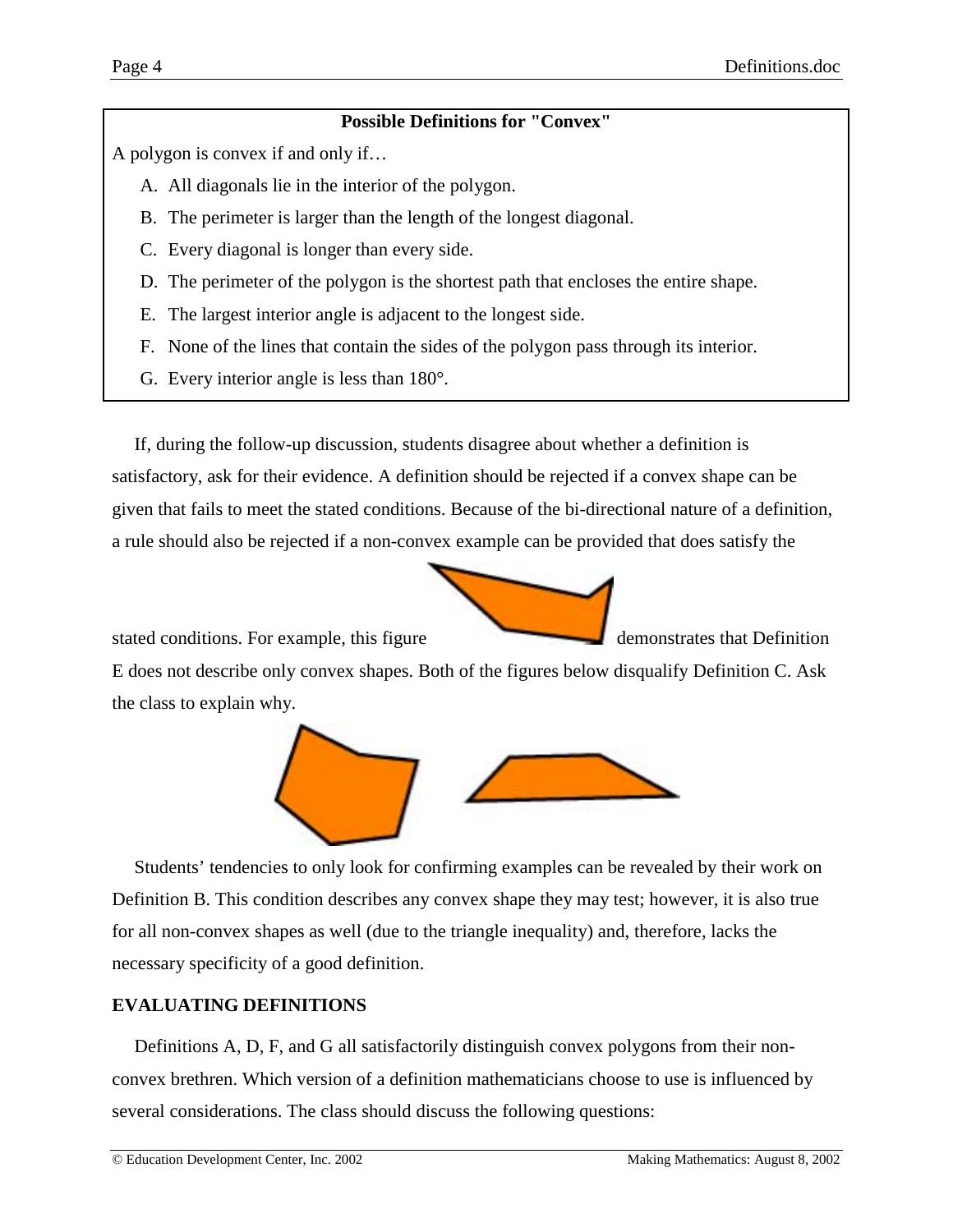- Which of the four definitions that work is best? Why? (Students may note that some are clearer, shorter, or easier to test. They may also consider them easier to visualize than the original definition.)
- Why don't we use one of these as the standard definition instead? (Draw a curvilinear shape [one that lacks distinct vertices, diagonals, and sides] and have students try to test it for convexity, using the definitions. Have them try to rewrite at least two of the four so that they work with all closed planar figures [you can ask them to generate a list of convex and nonconvex test cases ahead of time and put them on the board]. Have students proofread one another's efforts. This sequence will make it clear that only certain definitions can be generalized to all two-dimensional figures.)
- Does the idea of convexity apply in three dimensions? Can students write a definition for convex polyhedra (shapes with polygonal faces, such as cubes or pyramids)? For any threedimensional region? (Point out that the original definition works well in all dimensions. Even though it may be more difficult to first interpret, it was chosen because of its generality.

# **WRITING DEFINITIONS**

Felix: Love is that intense emotional feeling that one person has for another. Oscar: I feel that way about you and I'm pretty sure it's hate. - *The Odd Couple* (television show)

The above activities highlight the value of clearly written and tested definitions. It is instructive for students to attempt writing their own definitions of familiar objects or concepts. Once they understand that creating any definition can be challenging, they are more likely to appreciate the effort required in creating good mathematical definitions.

Almost any word can be posed as a definitional challenge. "Love," "democracy," or "good" are predictably fun when the class attempts to come to a consensus. But even seemingly mundane objects can be problematic. Choose a word you like or hand out the [lyrics t](#page-5-0)o Paul Simon's circularly defined song *Cars Are Cars* (or, even better, provide the lyrics and play the song for the class). In the latter case, you can note that using a word to describe itself, as the title does, fails to provide any useful information. Ask your students to each write a clear definition of "car," and then have them write their definitions on the board. Solicit general or specific comments. For example, students may note the range of approaches, the different degrees of detail, or a particular criterion in someone's definition.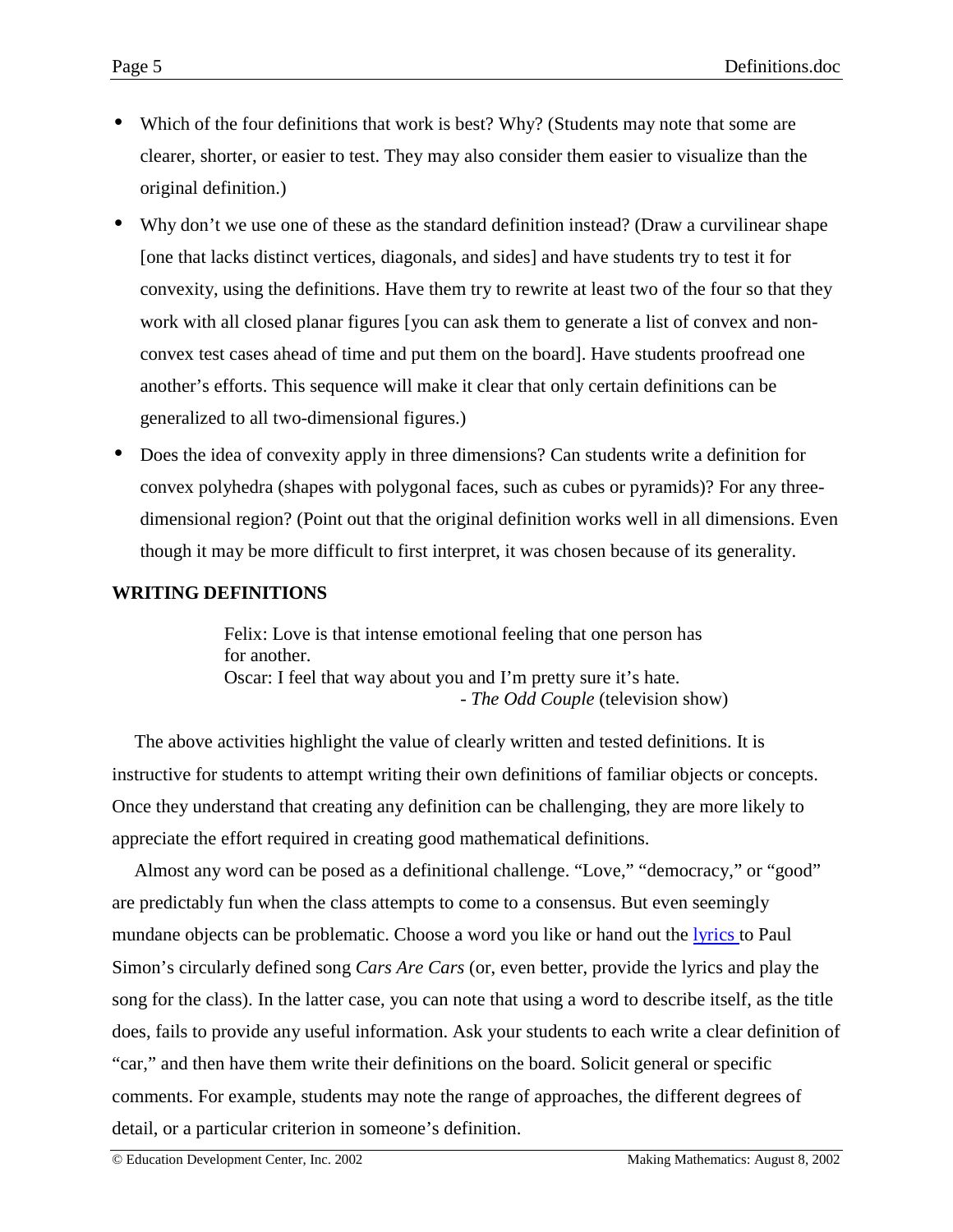<span id="page-5-0"></span>

| <b>Cars Are Cars</b>            |                                          |
|---------------------------------|------------------------------------------|
| Cars are cars                   | But cars are cars                        |
| All over the world              | All over the world                       |
| Cars are cars                   | Drive 'em on the left                    |
| Similarly made                  | Drive 'em on the right                   |
| Similarly sold                  | Susceptible to theft                     |
| In a motorcade                  | In the middle of the night               |
| Abandoned when they're old      | Cars are cars                            |
| Cars are cars                   | All over the world                       |
| All over the world              | Cars are cars                            |
| Cars are cars                   | All over the world                       |
| All over the world              | I once had a car                         |
| Engine in the front             | That was more like a home                |
| Jack in the back                | I lived in it, loved in it               |
| Wheels take the brunt           | Polished its chrome                      |
| Pinion and a rack               | If some of my homes                      |
| Cars are cars                   | Had been more like my car                |
| All over the world              | I probably wouldn't have                 |
| But people are strangers        | Traveled this far                        |
| They change with the curve      | Cars are cars                            |
| From time zone to time zone     | All over the world                       |
| As we can observe               | Cars are cars                            |
| They shut down their borders    | All over the world                       |
| And they think they're immune   |                                          |
| They stand on their differences | Copyright © 1983 by Paul Simon. From the |
| And shoot at the moon           | album Hearts and Bones.                  |
|                                 |                                          |

Ask the class to use the definitions on the board to discuss what we mean when we say a definition should be clear. Answers should include that it is not overly long. A too-detailed definition will exclude cases that should be acceptable. For example, in one discussion, students objected to the requirements that cars have four wheels (they had seen one with three), have a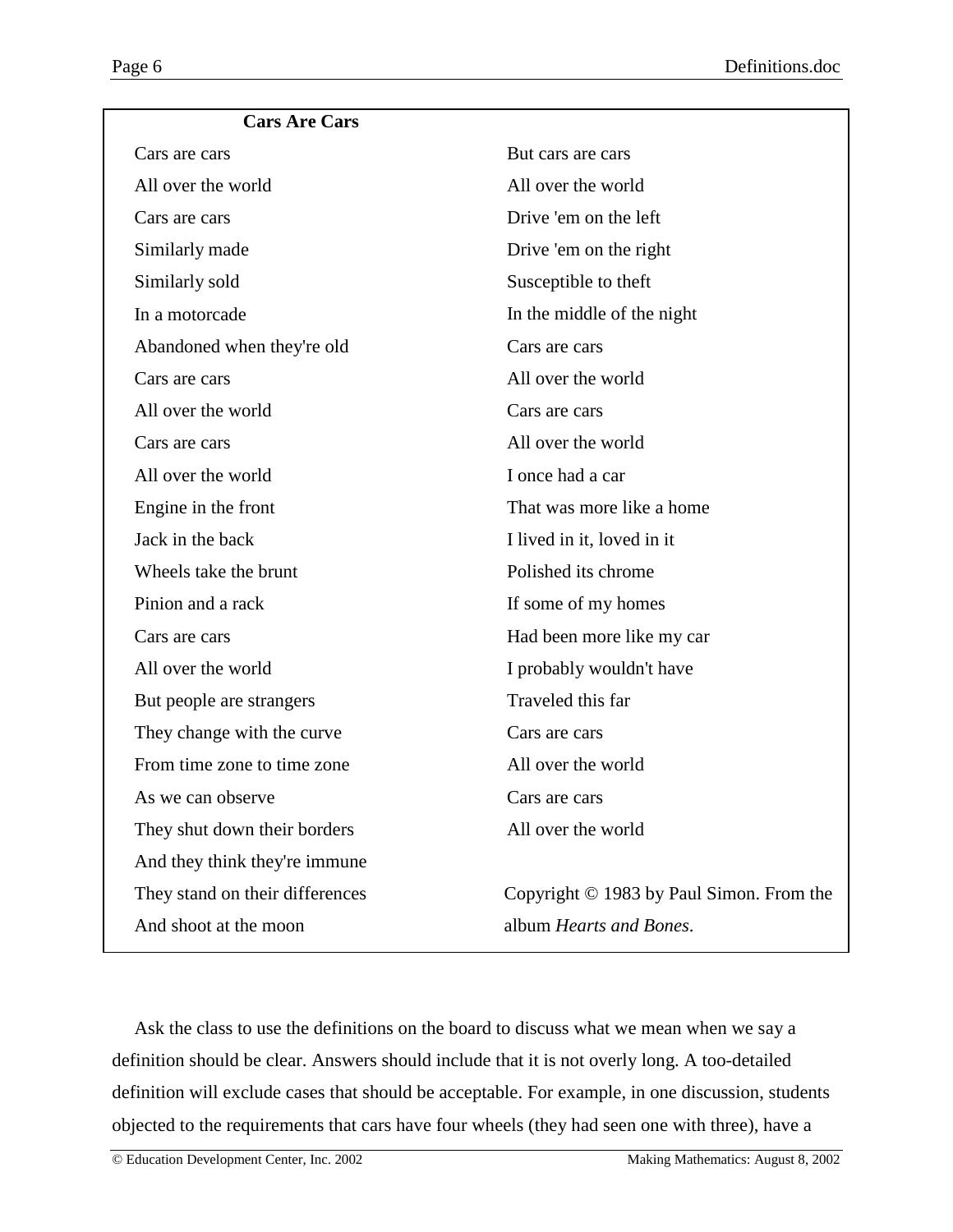steering wheel (a joystick could work), or be powered by gasoline. The criteria that emerge can be described as follows: Definitions should:

- avoid unnecessary words or conditions; unwieldy definitions become unclear and overly limiting.
- unambiguously define the thing of interest (i.e., say enough to exclude non-examples of the concept).
- only use words whose meanings themselves are clear or accepted as understood.

This trio of conditions can be remembered as the Goldilocks rules (i.e., you don't want a definition to be too big or too little, but just right). The last of these conditions requires some explanation. In mathematics, it becomes the requirement that we only use words that are previously defined or intentionally left undefined. We must have some undefined words in order to avoid an infinite process of definitions or a circular chain of definitions. (Common undefined words in mathematics are "set," "point," and "line.")

Students can discover the need for undefined terms themselves. Have them pick a word they would like to define, define it, and then define each key word that they used in their definitions. Have them then define any key words from the second round of definitions and repeat that process indefinitely. Sooner or later, they will quit or re-use either the original or one of the subsequently defined words. If they believe this predicament is due to a personal failing, show them how quickly even dictionaries lapse into circularity (see the box below). At the end of this activity, it is fun for the class to consult dictionaries for definitions of "car" (as well as "automobile," which will probably be closer to the class definition).

#### **A Dictionary Attempt to Define "Dimension"**

**Dimension**: Any measurable extent, such as length, width, depth.

**Extent**: The space, amount, or degree to which a thing extends; size; length; breadth.

**Measurement**: Extent, quantity, or size as determined by measuring.

**Size**: That quality of a thing that determines how much space it occupies; dimensions; extent.

**Length**: The measure of how long a thing is; the greatest of the two or three dimensions of anything; extent in space.

. . . and so on!

- From W*ebster's New World Dictionary, Second College Edition*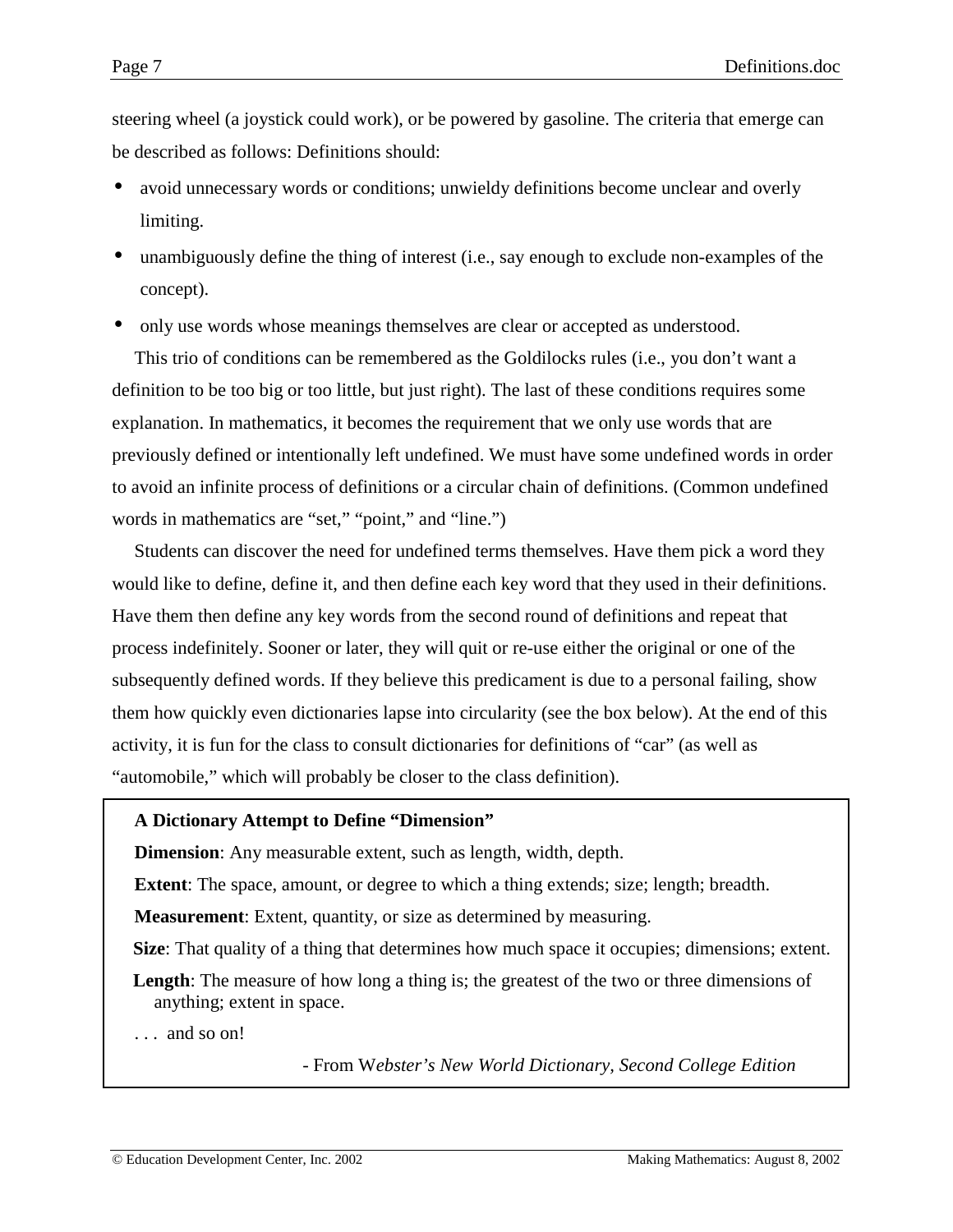The Goldilocks criteria are necessary conditions for a good definition, but they are not always sufficient. A good definition must also describe an object or property that has some interest. A definition might accurately define an object that does not exist (e.g., **tetratris** are triangles with four axes of symmetry)! A definition might also be valid but less useful than possible. For example, students often ask why 1 is not considered a prime number. It certainly has no other factors besides 1 and itself. However, the choice is based on the clarity that arises from 1's exclusion. Many theorems about primes would need to list 1 as an exception, were it counted among the primes. For instance, the fundamental theorem of arithmetic states that every positive integer can be uniquely decomposed into prime factors. The uniqueness of the set, which is a powerful result, would be sacrificed if 1 were prime (e.g., 6 would equal both 2 x 3 as well as 1 x 2 x 3). The inclusion or exclusion of degenerate cases (those lacking the full messiness of the main idea) is often an important step in crafting a valuable definition.

The degenerate case decision arises regularly. Should squares be considered rectangles, or should rectangles be defined as having adjacent sides of unequal length? It is better to allow inclusion because any theorem proven for rectangles will automatically apply to squares. Such hierarchical definitions are motivated by a "two (or more) for the price of one" objective. Each decision is made, often after the fact, once more is known about the concept. "Carl's Question," below, arose during a discussion of degenerate cases. Once students discover that only Theorems C and F remain valid, given Carl's new definition of a triangle, they are likely to agree that it is more efficient to consider flat triangles separately.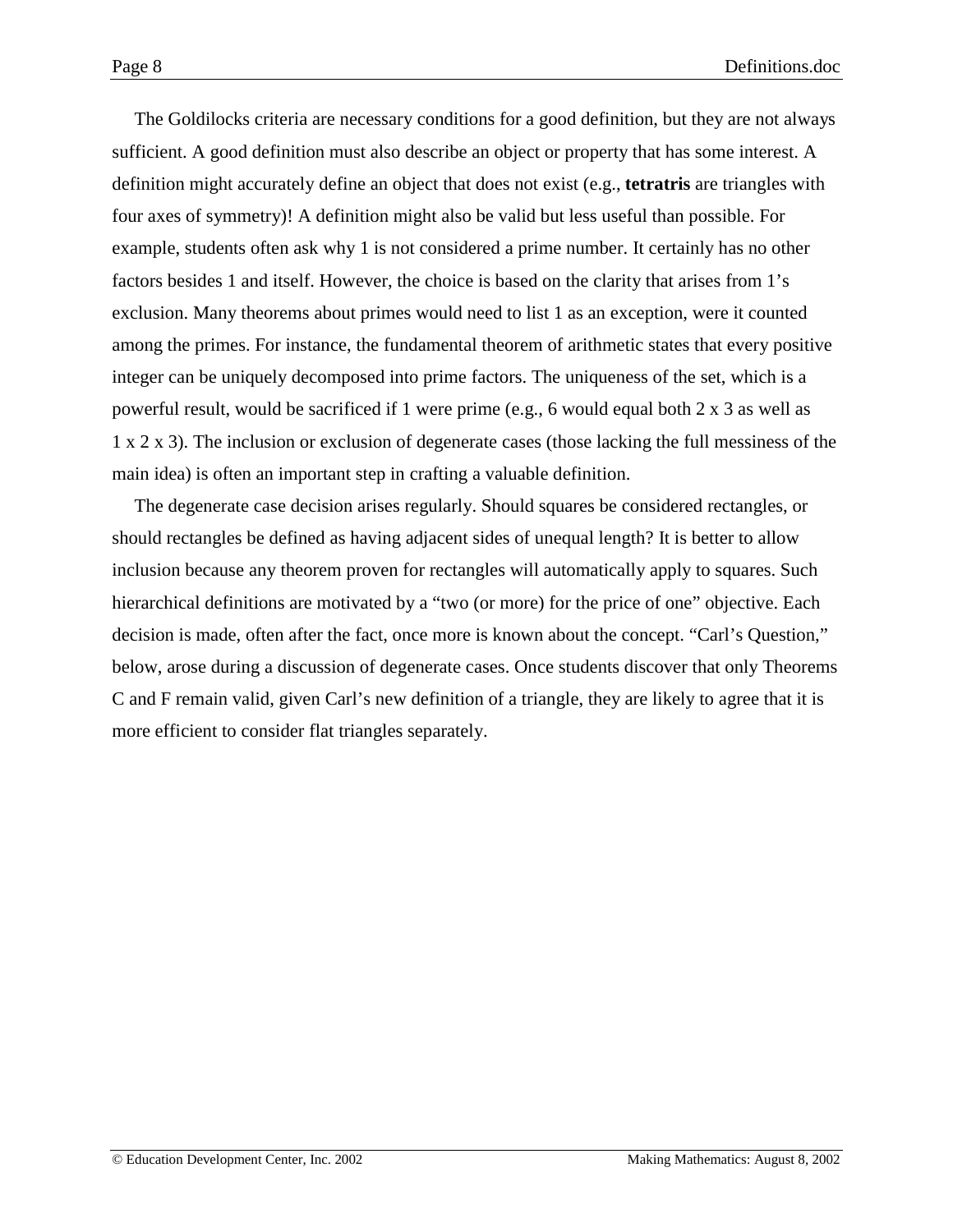# **Carl's Question**

Carl wanted to know why the definition of a triangle should not allow triangles to be flat. He thought that three collinear points and their connecting segments (see "Triangle ABC," below) should be acceptable because this figure satisfied the angle sum theorem (there are two 0° angles and one 180° angle).



"Triangle" ABC

Which of the following theorems are not true for all triangles if flat triangles are allowed?

- A. The perpendicular bisectors of the sides of a triangle all intersect at a single point (are coincident).
- B. If two sides of a triangle are unequal, then the angles opposite them are unequal.
- C. The exterior angle at one vertex is equal in measure to the sum of the other two angles of the triangle.
- D. Two triangles are congruent if two angles and the included side of one triangle are congruent to two angles and the included side of another triangle.
- E. The sum of the lengths of any two sides of a triangle is greater than the length of the third side.
- F. If two angles of a triangle are unequal, then the sides opposite them are unequal.

Once the class has tackled defining everyday words, they should practice writing technical mathematics definitions. Any of the four examples below can be used (omit the "Possible Conditions" column, which is for your own use). Each problem provides objects that are, and are not, members of a set. Students should look for properties that distinguish between the two groups and try to write a single definition for the objects in the left-hand box (e.g., A figure is an **Omino** if it consists of congruent squares...). Classmates should read one another's definitions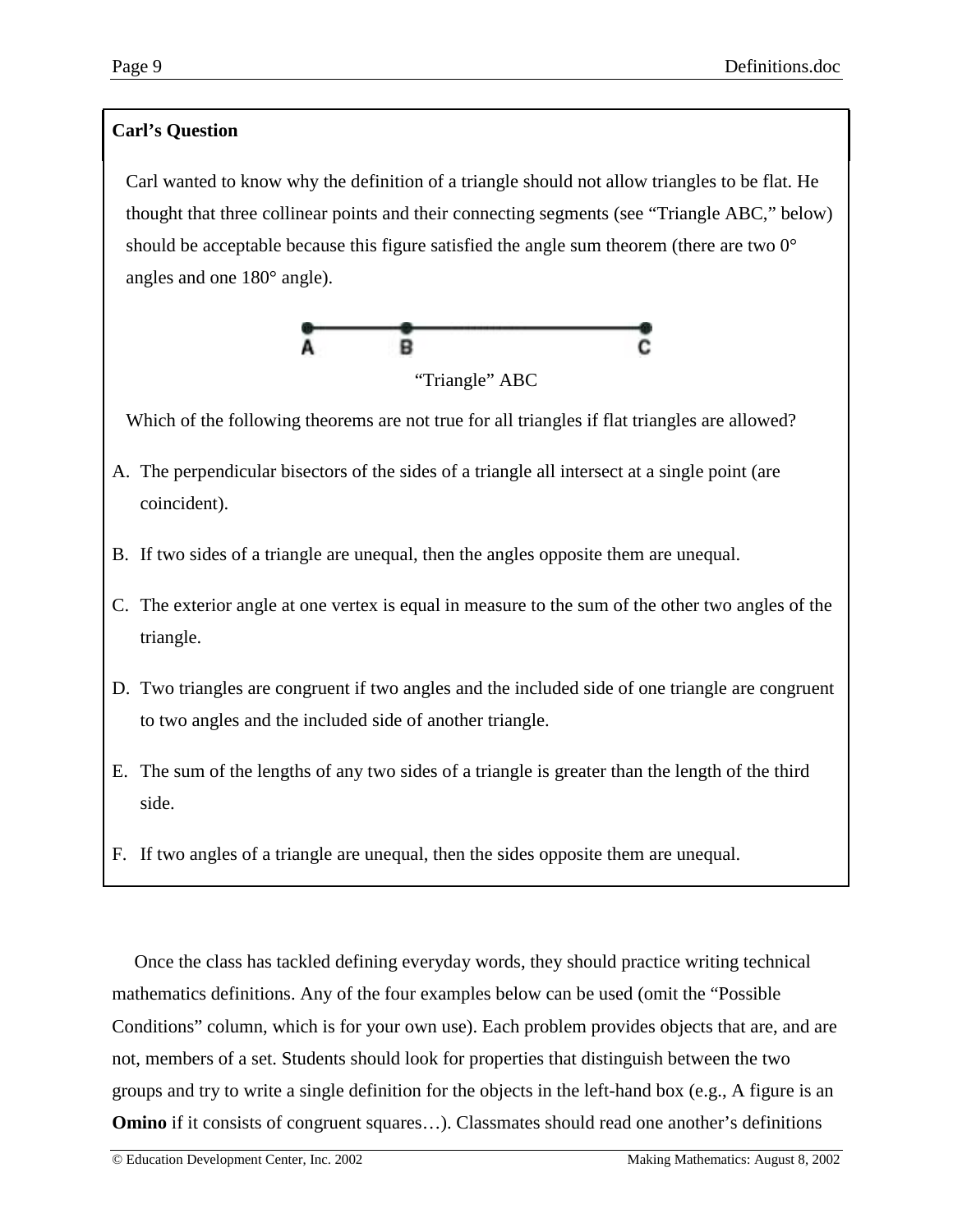and check that they apply to all of the figures on the left and none on the right. Note that this activity requires an inductive assumption. Your students will be trying to create, from a small number of examples, some larger rule. Their definitions may work for these sets and still differ from one another. There is no unique interpretation (although we may recognize familiar concepts illustrated).

For each definition, have students identify which of the words used are already defined (e.g., known from basic geometry studies), are simple English words ("the," "if," etc.), need to be defined, or should be made officially undefined (ideally, as few as possible). Encourage them to be as picky with one another as possible. Offer your own attempts.

Many student definitions will involve words that themselves require defining. For example, what does it mean for squares to "share" an edge? How do you know a region is "inside" a curve? What is a "loop?" Ask everyone to write a definition for one word they used that lacks a technical definition. These efforts will help emphasize that definitions are frequently based on earlier definitions (just as theorems are built on prior results).

Often, a definition is more readily understood when we substitute the definition of a previously defined term for the term itself, or at least review the supporting definition. For example, the definition of "dense" (in the [Understanding a Definition](#page-0-0) section) uses the word "between." Sometimes students assume that "between" means "at the midpoint." Looking up the definition of "between" (rather than applying an everyday interpretation) ensures that students were sticking with the mathematical sense of the word.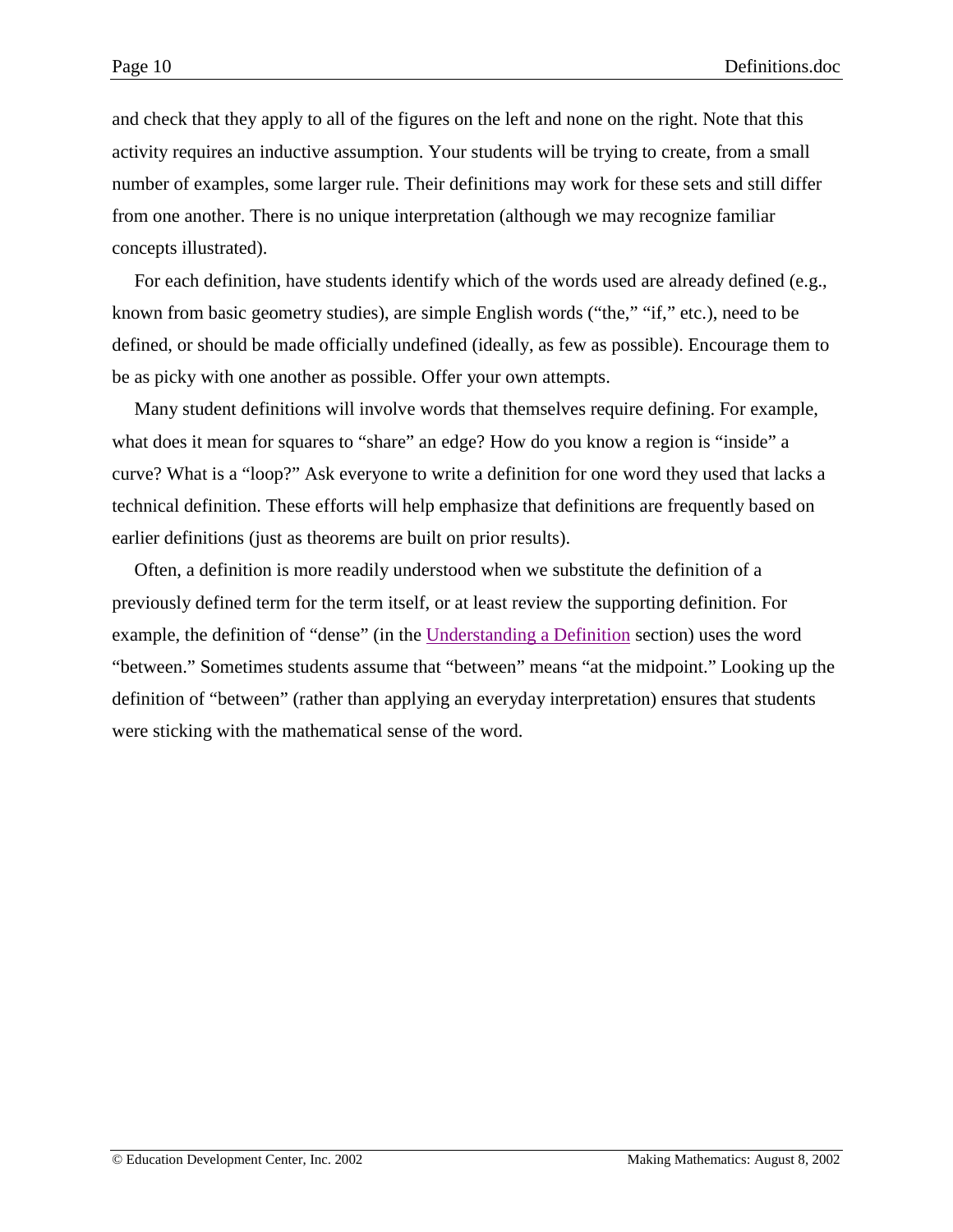| <b>Ominoes</b> | <b>Not Ominoes</b> |
|----------------|--------------------|
|                |                    |
|                |                    |
|                |                    |

# **Possible Conditions** A single square or a set of congruent squares.

All share a common edge with at least one other square.

Shared edges overlap completely (from vertex to vertex).

No overlap of interiors.



A set of segments and arcs (with big endponts?!).

No closed regions. No loops or cycles.

No common points except at the big endpoints.

Fewer arcs and segments than big endpoints.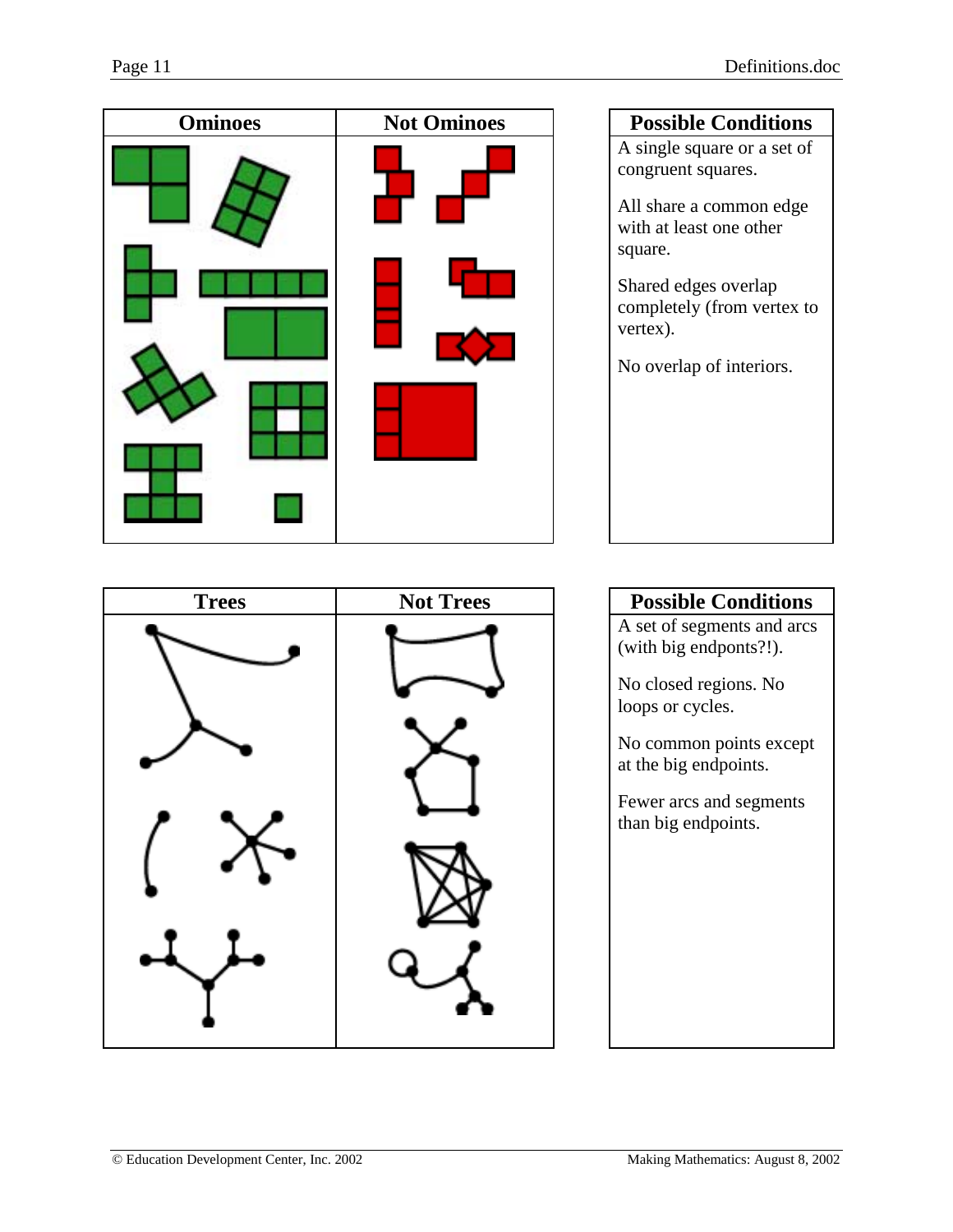| <b>Items</b>                                      | <b>Not Items</b>      |
|---------------------------------------------------|-----------------------|
| $-17$                                             | $\sqrt{x}$            |
| $x^2 - 323x + 12.3$                               | $\frac{3}{5}$         |
| b                                                 | $\mathcal{X}$         |
| $\frac{2}{3}y^4 - y^3 + 6y^2 + 18y - \frac{5}{4}$ | $2m^{2.5} + 7m - 3$   |
| $9 + 2x$                                          | $4y^2 - \frac{15}{9}$ |
| $\sqrt{2}$                                        | $d^{0.2}$             |
| $t^8 - 1$                                         | $3x^2 + \log x$       |
| $5x^{87} + x^{52} - x^{24}$                       | $12^x$                |

# **Possible Conditions**

Only whole number exponents (so no variables in roots or denominators).

The sum (and difference) of terms that are a constant times a variable to a whole power.

| <b>Things</b> | <b>Not Things</b> |
|---------------|-------------------|
|               |                   |
|               |                   |
|               |                   |
|               |                   |

# **Possible Conditions**

A closed shape.

Exactly one inside (can they define what makes a region inside or outside?).

No intersection (how defined?).

No endpoints.

A single path (how defined?).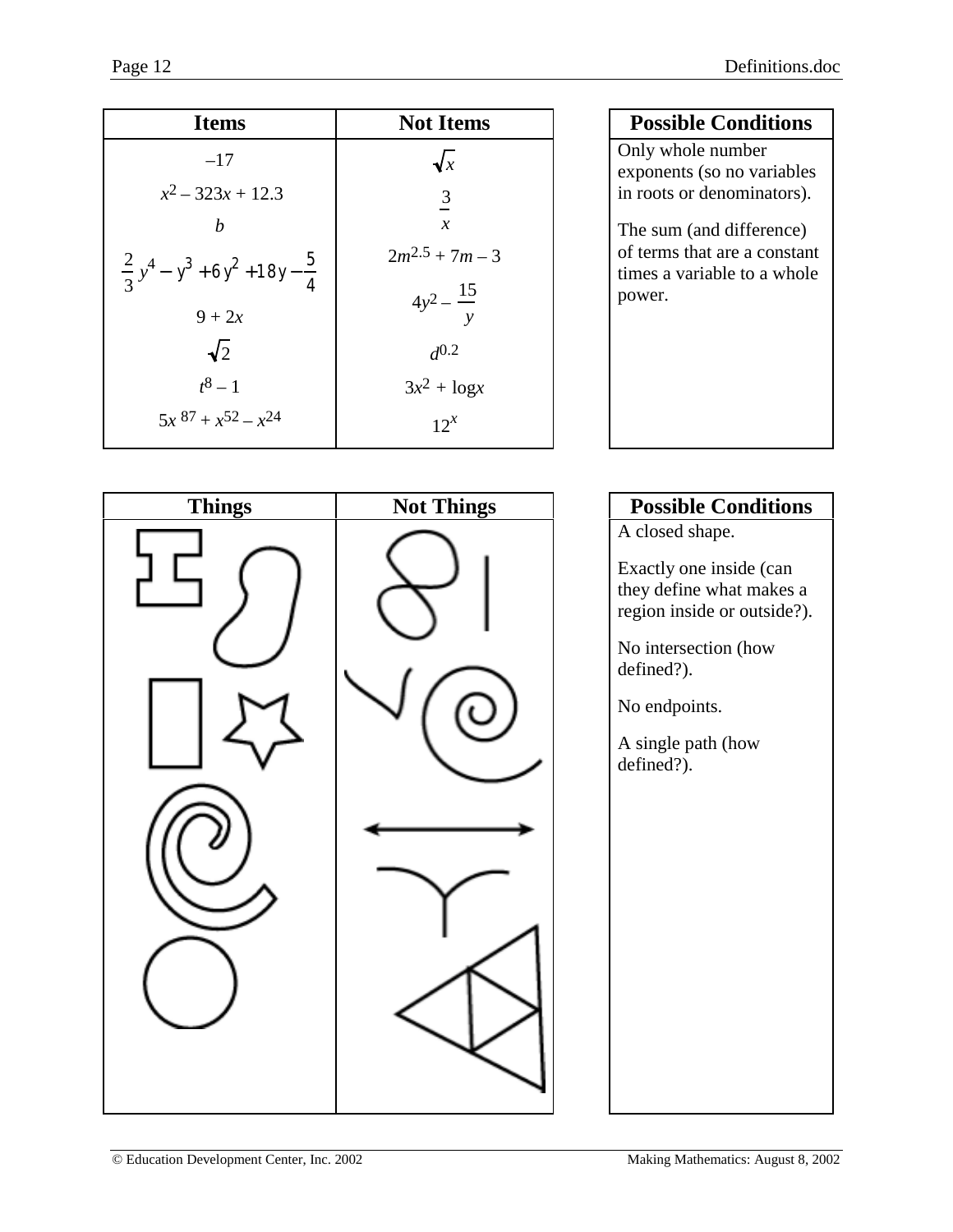# **CREATING NEW DEFINITIONS TO CREATE NEW PROBLEMS**

New definitions are an invitation to new problems. Students looking for new questions to pursue should try defining new objects, properties, or relationships. Give your class the definitions of "semicenter" and "semicentral":

A point is a **semicenter** of a set if the segments connecting the point to every other point of the set lie entirely within the set. A figure with a semicenter is **semicentral**.

You can ask them to draw figures that are and are not semicentral. For semicentral shapes, have them identify (e.g., color in) their semicenters. If necessary, you can then use the figures below as additional test cases (B and D are not semicentral).



Some questions may arise in the course of seeking examples and coloring the set of semicenters. Ask sudents to write down as many new questions as they can about such figures. Here are some possibilities:

- How do you find all of the semicenters?
- What, if anything, do non-semicentral shapes have in common?
- What, if anything, do semicentral shapes have in common?
- Can a figure have a single semicenter? If so, can such a uni-semicentral figure have its semicenter on its boundary? In its interior?
- What is the fewest number of sides a unisemicentral polygon could have?
- Can a figure have a finite number of semicenters greater than one?